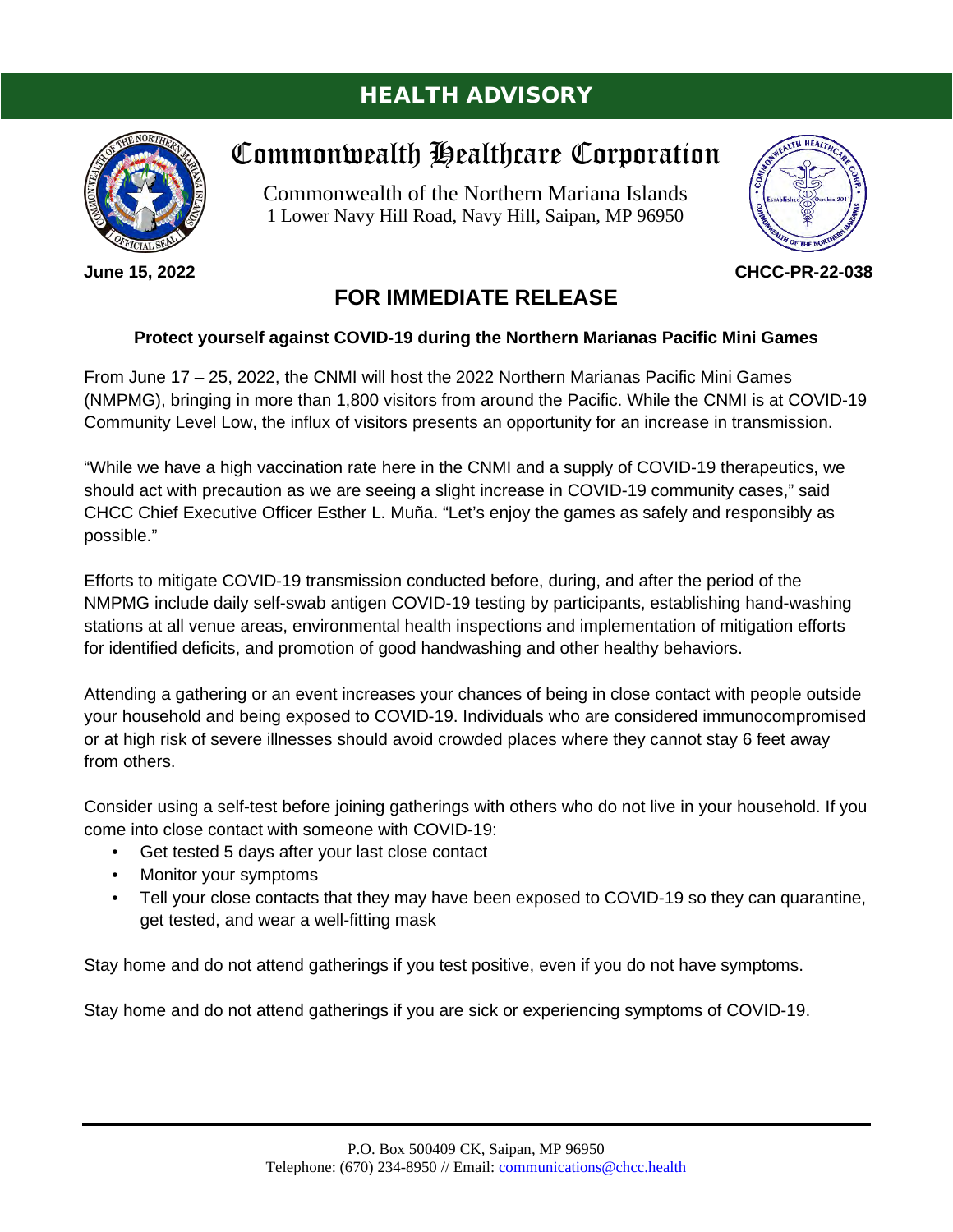If you want to spend time with people who do not live with you, outdoors is the safer choice. You are less likely to be exposed to COVID-19 during outdoor activities, even without the use of masks. Good ventilation can help prevent you from getting and spreading COVID-19.

**Residents of the CNMI who test positive for COVID-19 on a self-administered test may be eligible for treatment by reporting their positive test result online** at [www.staysafecnmi.com/self](http://www.staysafecnmi.com/self-reporting)[reporting](http://www.staysafecnmi.com/self-reporting) within 5 days of the test result date. Residents requesting COVID-19 treatment should fill out the medical questionnaire in the form to get assessed as soon as possible. After reporting online, a CHCC representative will be in contact for next steps should a person be eligible for treatment.

COVID-19 very contagious and has since spread globally, creating a pandemic. COVID-19 most often causes respiratory symptoms that can feel much like a cold, a flu, or pneumonia, and may attack more than your lungs and respiratory system.

Most people with COVID-19 have mild symptoms, but some people become severely ill. Older adults and people who have certain underlying medical conditions are at increased risk of severe illness from COVID-19.

Consider getting vaccinated if you are not yet vaccinated against COVID-19 or getting a booster shot. Unvaccinated individuals are at risk of serious illness from COVID-19. Vaccines are the best protection against the highly transmissible virus and are readily available at the CHCC Immunization Clinic, Monday to Saturday, 8 a.m. – 4 p.m.; but on Wednesdays, 9 a.m. - 4 p.m. Call (670) 236-8745 for more information.

If you are experiencing COVID-19 symptoms like coughing, fever, shortness of breath, or new loss of taste or smell, get checked by a health care provider right away, or call the CHCC Tele-Triage line (670) 233-2067 if you do not have a provider.

If you are not experiencing COVID-19 symptoms but are looking to get tested for COVID-19, avail of the free Community-Based Testing by registering at [https://covidtesting.chcc.health.](https://covidtesting.chcc.health/)

While you wait to get tested or get your test results, [live COVID-19 safe:](http://www.staysafecnmi.com/livecovidsafe) wear a mask, wash your hands, watch your distance, stay at home as much as possible, limit your contact with others, clean or disinfect surfaces frequently, monitor your symptoms, and cover coughs/sneezes.

# **Follow the 3 W's**

**Wear a mask** when around other people, if you prefer to. People can wear a mask based on personal preference, informed by personal level of risk. People with symptoms, a positive test, or exposure to someone with COVID-19 should wear a mask.

**Wash your hands** often with soap and water for at least 20 seconds especially after you have been in a public place, or after blowing your nose, coughing, or sneezing. If soap and water are not readily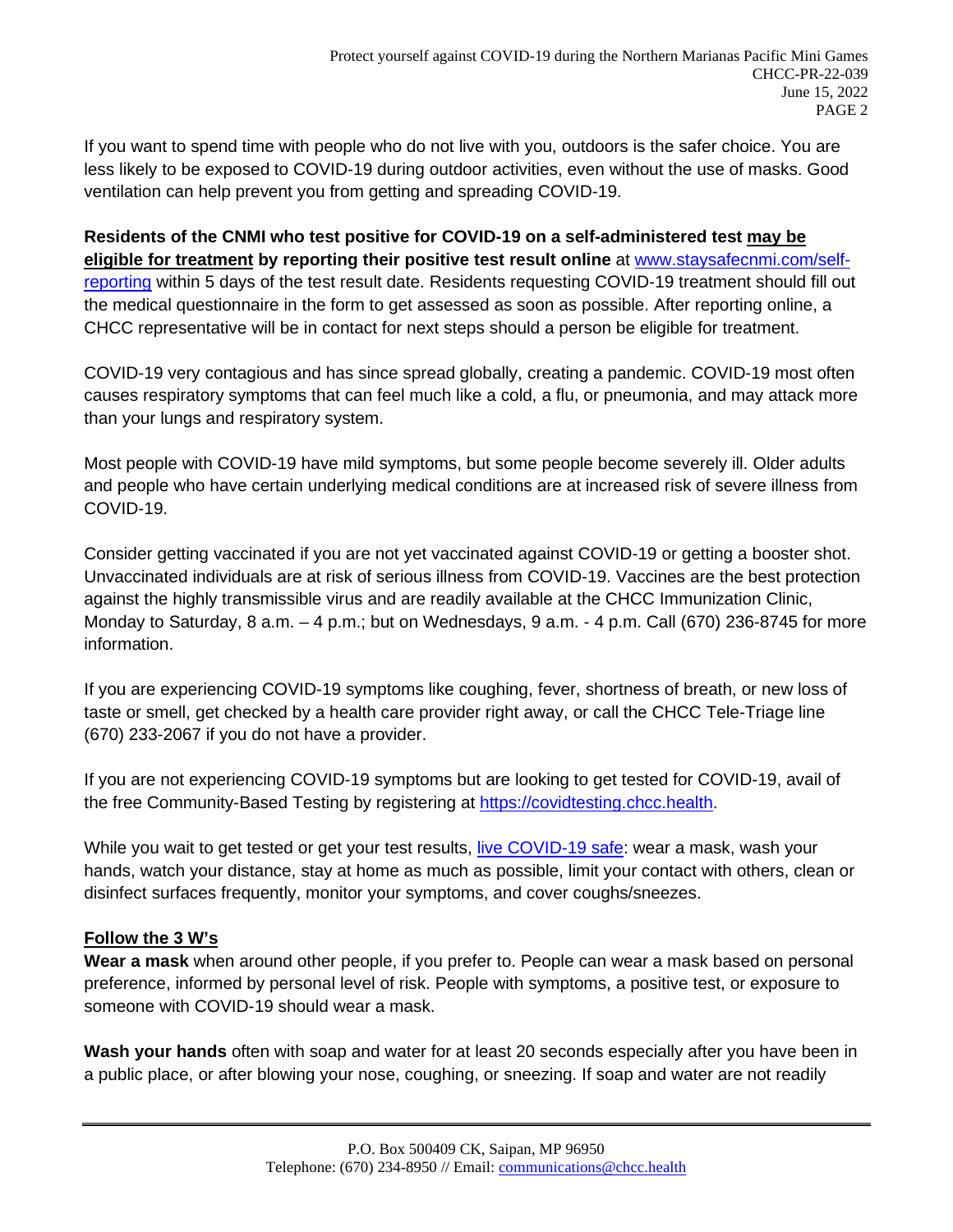available, use a hand sanitizer that contains at least 60% alcohol. Cover all surfaces of your hands and rub them together until they feel dry. Avoid touching your eyes, nose, and mouth with unwashed hands.

**Watch your distance**. Stay 6 feet away from others. Inside your home, avoid close contact with people who are sick, and if possible, maintain 6 feet between the person who is sick and other household members. Outside your home, stay at least 6 feet (about 2 arm's length) from other people, especially if you are at higher risk of getting sick.

# **Stay home as much as possible, limit your contact with others**

If you have been in close contact with someone who has or is suspected to have COVID-19, it is possible that you are also infected even if you do not feel sick.

You **quarantine** when you might have been exposed to the virus and may or may not have been infected. You **isolate** when you have been infected with the virus, even if you do not have symptoms.

**Self-quarantine** separates and restricts the movement of people who were exposed, or were potentially exposed to a contagious disease to see if they become sick. Quarantine if you have been in close contact (within 6 feet of someone for a cumulative total of 15 minutes or more over a 24-hour period) with someone who has COVID-19, **unless you are up to date with your COVID-19 vaccination or had confirmed COVID-19 within the past 90 days**.

**People who are up to date with their COVID-19 vaccination do NOT need to quarantine after contact with someone who had COVID-19, unless they are experiencing symptoms.** However, people should get tested 5-7 days after their exposure, even if they do not experience symptoms; and should wear a mask indoors or in public for 10 days following their exposure or until their test result is negative.

Monitor your health daily for 10 days after your exposure, especially watching out for fever (100.4 F), cough, shortness of breath, new loss of taste or smell, or other COVID-19 symptoms. If possible, stay away from people you live with, especially people who are at higher risk for getting very sick from COVID-19.

Everyone in your household should practice good hygiene measures to protect each other. It is important that everyone is taking an active role in illness prevention. Practice the 3 W's as much as possible: wear a mask, wash your hands, and watch your distance.

Cover your mouth and nose when you cough or sneeze. Disinfect all high-touch surfaces every day. Monitor your health daily for 10 days after your first sign of symptoms or first date of positive test result, especially watching out for fever (100.4 F), cough, shortness of breath, new loss of taste or smell, or other COVID-19 symptoms.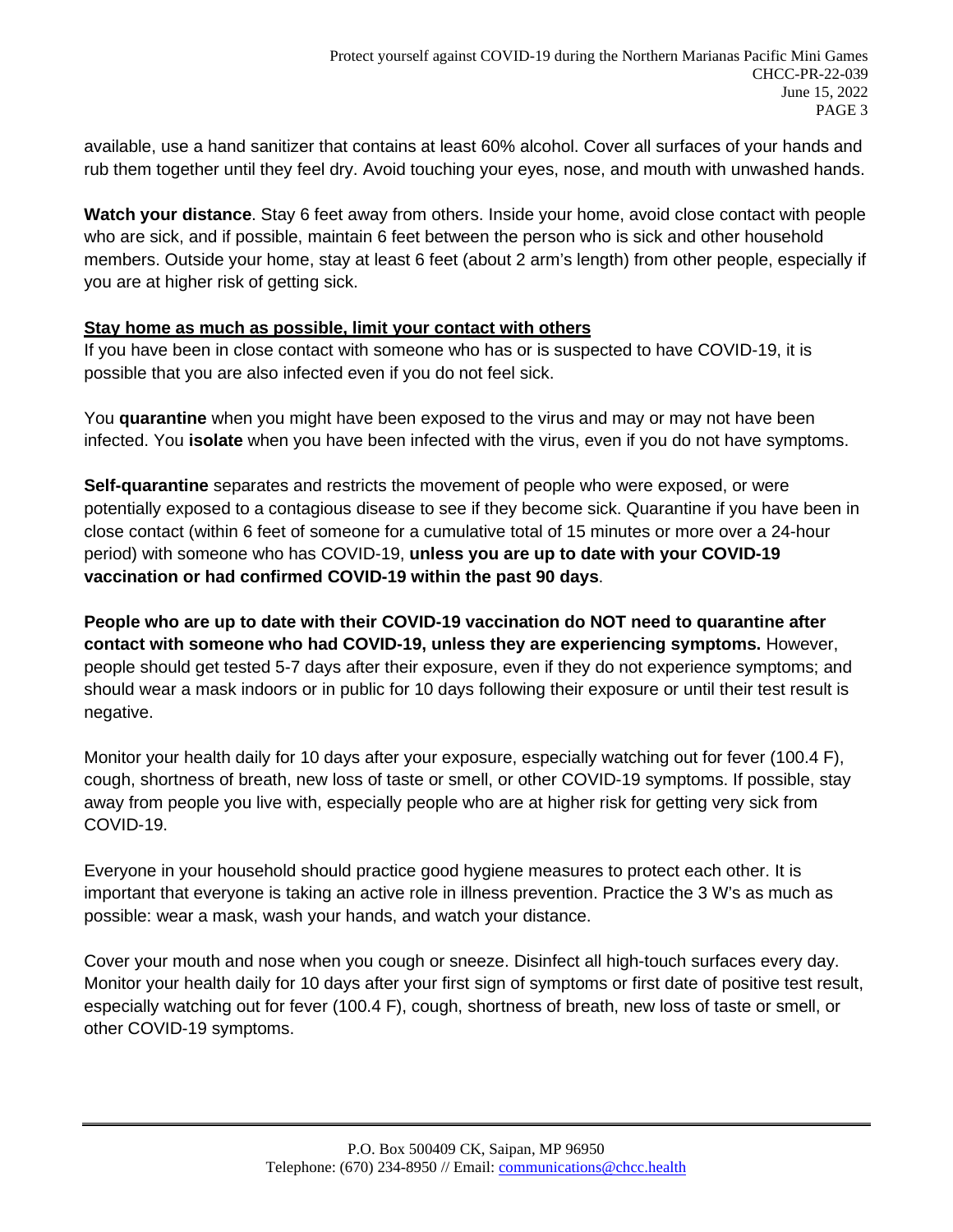While in quarantine, take care of your mental health. Life during the threat of COVID-19 can lead to feelings of anxiety, and staying connected to friends and family via phone calls or social media may help boost your mood and protect your physical and mental health.

For mental health support and coping skills, call (670) 284-0843 or 284-0847, from 8:30 a.m. to 3:30 p.m.

#### **Testing positive**

If you test positive on any COVID-19 test (Community-Based Testing, antigen testing, or at home), stay home for at least 5 days and isolate from others.

**Residents of the CNMI who test positive for COVID-19 on a self-administered test may be eligible for treatment by reporting their positive test result online** at [www.staysafecnmi.com/self](http://www.staysafecnmi.com/self-reporting)[reporting](http://www.staysafecnmi.com/self-reporting) within 5 days of the test result date. Residents requesting COVID-19 treatment should fill out the medical questionnaire in the form to get assessed as soon as possible.

You may also obtain a quarantine completion certificate by reporting your positive test result at [www.staysafecnmi.com/self-reporting](http://www.staysafecnmi.com/self-reporting) within 5 days of your test result. You will need to upload a photo of your test result or test result documentation. Employers may use this as documentation of their employee's positive test result. If employers or employees require additional documentation, they must seek documentation from their healthcare provider.

After 5 days, do a self-check on how you are feeling. If you have no symptoms or your symptoms are improving, you can end isolation and should wear a well-fitted mask around others for an additional 5 days. If your symptoms are not improving or you still have a fever, continue to stay home until 24 hours after your fever stops without using fever-reducing medication and your symptoms have improved. After you feel completely better, keep wearing a mask around other people at home and in public through day 10.

The date of your exposure is considered day 0. Day 1 is the first full day after your last contact with a person who has had COVID-19. Stay home and away from other people for at least 5 days.

If you are positive with COVID-19, you should stay in a specific room and away from other people in your home as much as possible. You should also use a separate bathroom, if available. You should not share dishes, drinking glasses, cups, eating utensils, towels, or bedding. After using these items, wash them thoroughly with soap and water. If you determine that your living arrangement is not suitable for isolation, you may be request to isolate in the designated government facility.

# **When to seek emergency medical attention**

Look for emergency warning signs\* for COVID-19. If someone is showing any of these signs, seek emergency medical care immediately:

- Trouble breathing
- Persistent pain or pressure in the chest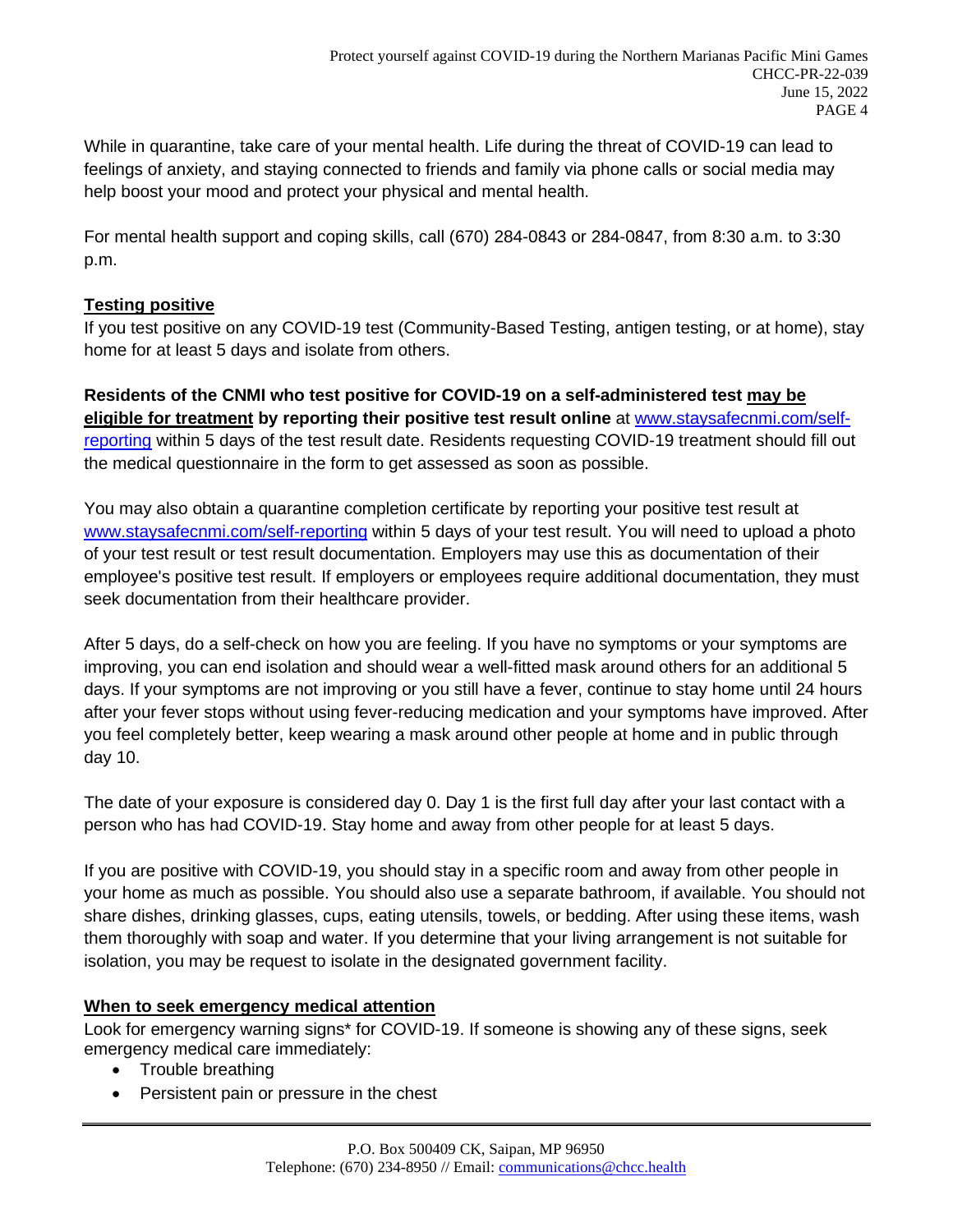- New confusion
- Inability to wake or stay awake
- Pale, gray, or blue-colored skin, lips, or nail beds, depending on skin tone

\*This list is not all possible symptoms. Please call your medical provider for any other symptoms that are severe or concerning to you.

Call 911 or call ahead to your local emergency facility. Notify the operator that you are seeking care for someone who has or may have COVID-19.

# **How to care for someone with COVID-19**

It is possible to safely care for someone with COVID-19 at home, but careful precautions must be taken.

**Maintain separation at home**. Place the person under investigation in a well-ventilated room of the house, if possible. Avoid visitors. If it is not possible to keep the

**Clean your hands often and wear a face covering**. Wash your hands often with soap and water for at least 20 seconds. Tell everyone in the home to do the same, especially after being near the person who is sick. If soap and water are not readily available, use a hand sanitizer that contains at least 60% alcohol. Cover all surfaces of your hands and rub them together until they feel dry. Avoid touching your eyes, nose, and mouth with unwashed hands

**Provide support and help cover their basic needs**. Help the person who is sick to follow their health care provider's instructions for care and medicine, including over the counter and prescription medications. Help them with grocery shopping, filling prescriptions, and getting other items they may need.

**Watch for warning signs**. Always look for emergency warning signs, such as trouble breathing, persistent pain or pressure in the chest, new confusion, inability to wake or stay awake, or bluish lips or face. Please call your health care provider for any other symptoms that are severe or concerning to you. Call 911 if an emergency is occurring and notify the operator that you are seeking care for someone who has or may have COVID-19.

**Eat in separate rooms or areas**. Stay separated as much as possible. Wash dishes and utensils using gloves, hot water, and soap. Wash your hands after taking off the gloves of handling used items.

**Avoid sharing personal items**. Do not share anything with a person suspected of having COVID-19.

**Clean and disinfect high-touch surfaces every day**. This can include tables, doorknobs, light switches, handles, desks, toilets, faucets, sinks, and electronics. Clean the area or item with soap and water or a household disinfectant.